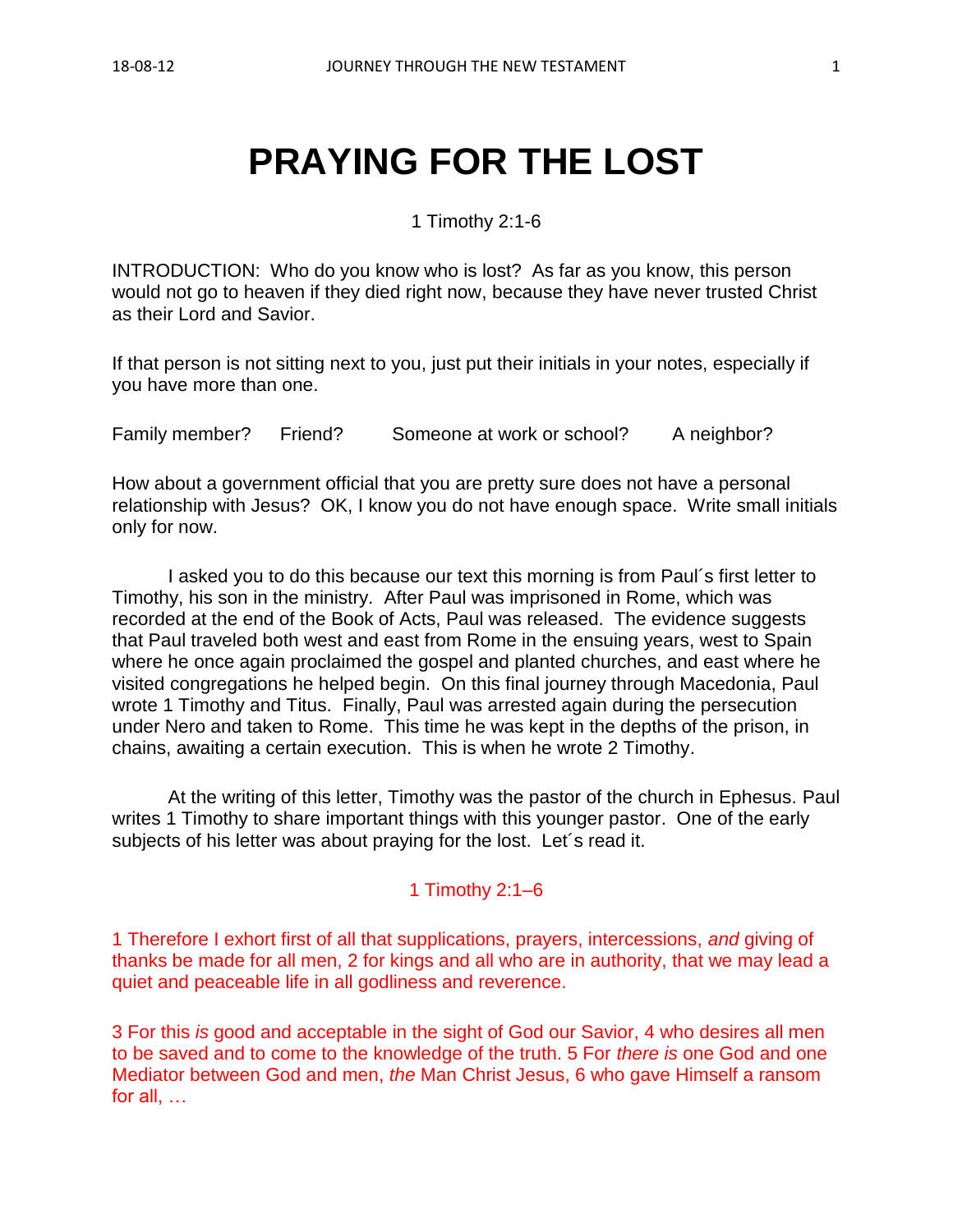Paul begins with four synonyms for prayer that are easy for us to quickly pass over. He is not telling us to do four things but one thing. We are to pray for the lost, but each of the words he uses carry a different shade of meaning that describes how we should pray.

- **Supplications – comes from the word meaning** "to lack something**," "to be in need of something."** This kind of prayer may be our most common form of prayer, because when we realize we do not have something that we really need, do we not immediately find time to cry out to God?
	- o When the rent or mortgage payment deadline is approaching, and you do not have the money, do you not pray?
	- o When you are sick or a loved one is sick, and especially if the doctor does not know what to do, do you pray?
	- o When the unimaginable circumstance happens in your life and you immediately get that pit in your belly that leaves you with a sick feeling, don´t you find some way to get alone and bow your head and call out to God for rescue.
	- o Those are prayers of supplication.
	- o Now here is the question coming from the context of what the Holy Spirit is saying to Timothy through Paul and what the Holy Spirit is asking each of us right now.

Do you pray like that for the lost? Do you pray with a sense of need in your heart? Do you hurt inside because someone you love has not yet come to faith in Christ?

In the 1600´s an English Puritan named **Richard Baxter** wrote these words which I have only edited to modernize the language.

**Oh, if you have the hearts of Christians … in you, let them yearn towards your poor ignorant, ungodly neighbors. Alas, there is but a step between them and death and hell; many hundred diseases are waiting ready to seize on them, and if they die unregenerate, they are lost forever. Have you hearts of rock, that cannot pity men in such a case as this?** 

**If you believe not the Word of God, and the danger of sinners, why are you Christians yourselves? If you do believe it, why do you not stir yourself to help others? Do you not care who is damned, as long as you are saved?**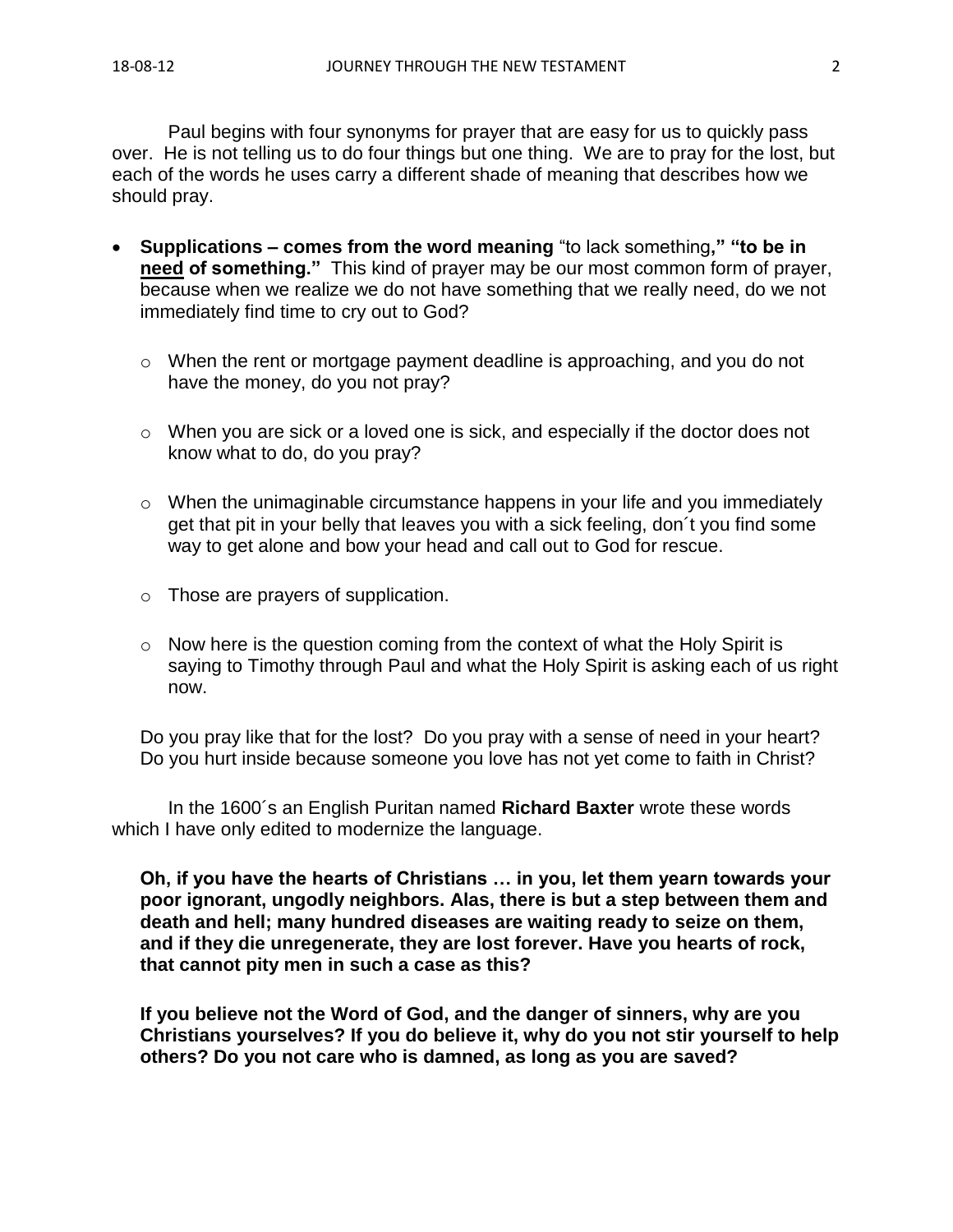**Do you live close to them, or meet them in the streets, or labor with them, or travel with them, or sit and talk with them, and say nothing to them of their souls, or the life to come?** 

**If their houses were on fire, you would run and help them; and will you not help them when their souls are almost at the fire of hell?** (Cited in I. D. E. Thomas, *A Puritan Golden Treasury* [Edinburgh: Banner of Truth, 1977], 92-93. Edited by MC.)

I exhort you to offer supplications for the lost!

The second word Paul uses is the general word in the New Testament for prayer.

- **Prayer –** But the important thing to note is that this word is **only used in reference to crying out to God**. We may make supplications or intercessions or say thank you to others, but we only pray to the One True and Living God.
	- o And in the context of praying for the lost this reminds us that only God can grant what we ask for those who have not trusted Him. No mere mortal can accomplish what we ask on behalf of those who are perishing. Only God.

The third word is

- **Intercession –** This word for prayer is used only in this letter, but it comes from the verb used to describe the intercession of Christ for us and the Spirit´s intercession for us. This word carries **the idea of identifying with us** and entering into the struggle with us **with empathy, compassion, and involvement.**
	- o Paul´s point is that our prayer for the lost should not be perfunctory, mundane, routine, or liturgical.
	- $\circ$  We are not public defenders just making the conventional plea to the judge because everybody is entitled to a defense.
	- o No, we are the advocates, and the guilty standing before the bar of God's justice is our mother or sister or son or dearest friend.
	- $\circ$  This is not just another day in court and too bad if the defendant gets what he deserves. These are folks we care deeply about, and their hurt is our hurt. We see the deception that has enslaved them to sin, and while we know the fault is their own yet we pity them for being deceived and long, long for them to know the truth and be set free.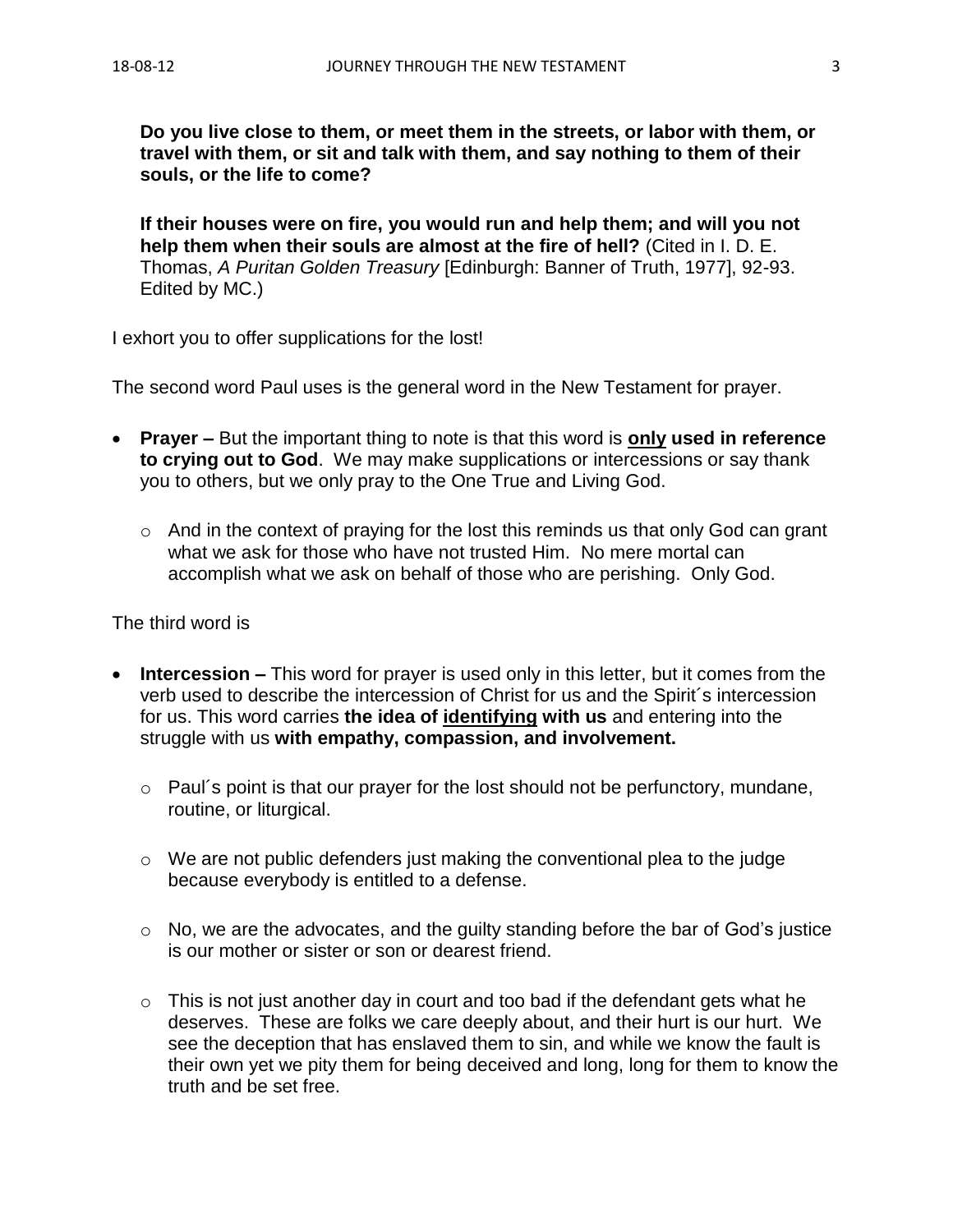The final word is

- **Giving of thanks –** So, if we are praying for people who are lost and not yet saved, what are we giving thanks for?
	- o First, that **Jesus has made a way of salvation through His death and resurrection.** If He had not done that, our prayer could not be answered.
	- o Second, that **the gospel, the way of salvation, is simple and clear.**

Romans 10:9 that if you confess with your mouth the Lord Jesus and believe in your heart that God has raised Him from the dead, you will be saved.

o Third, that in many cases, **we can share that gospel with the lost person for whom we are praying.**

Folks, the Holy Spirit is speaking to us through these words in 1 Timothy this morning saying, "First of all, I exhort you to pray for lost people, as you pray for the deepest needs in your own life, fervently, passionately; that you cry out to God on their behalf knowing that only God can grant your request; that you plea for them as if they were the dearest one in life to you about to be taken away from you to burn in flames forever; and that you make your heartfelt petition with gratitude that what you pray for really is possible and can be accomplished because of the grace and mercy of God.

Then Paul adds three specific admonitions to inform and guide our prayers for the lost.

## **I. PRAY FOR ALL TO BE SAVED.**

Pray for those you know, but do not stop there. Use their names as a starting point. But pray for everybody on your block, pray for the people of Bay County, pray for your fellow citizens in the United States. Pray for people in other countries. Pray, the Holy Spirit says, for all.

- **A. Because this prayer is good in the sight of God.** God wants to hear you praying this prayer.
- **B. Because this prayer is welcomed by God.** The word acceptable means "heartily welcomed" and "gladly received."
- **C. Because God wants all people to be saved.** The Scripture repeatedly affirms this truth.